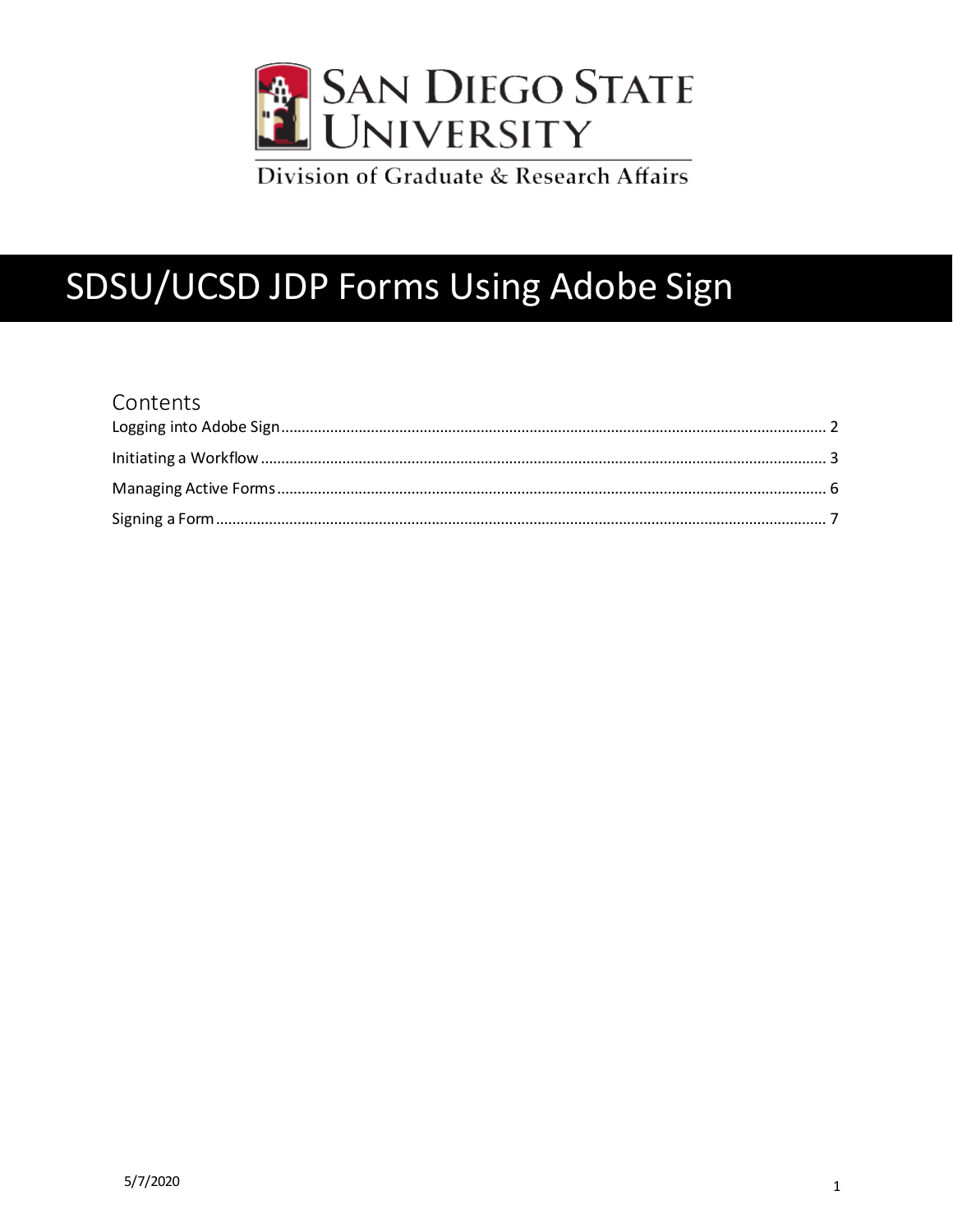## <span id="page-1-0"></span>**Logging into Adobe Sign**

- 1. Navigate t[o https://sandiegostate.na1.documents.adobe.com](https://sandiegostate.na1.documents.adobe.com/)
- 2. Type your SDSU ID (email address) into the Sign In screen



3. Select "Company or School Account"

| Select an account                         |  |
|-------------------------------------------|--|
| <b>Email address</b><br>john.doe@sdsu.edu |  |
| <b>Personal Account</b>                   |  |
| <b>Company or School Account</b>          |  |

*Note: If you are not signed in with Single Sign On (SSO), you will be redirected to sign in using your SDSU ID. If you are already signed in, skip to next section.*

4. Log in using your SDSU ID and password

| <b>EN SAN DIEGO STATE</b>                           |             |
|-----------------------------------------------------|-------------|
| Sign in                                             |             |
| SDSU ID eg jdoe@sdsu.edu                            |             |
| Can't access your account?<br>Sign-in options       |             |
|                                                     | <b>Next</b> |
| Having trouble? Find help at http://sdsuid.sdsu.edu |             |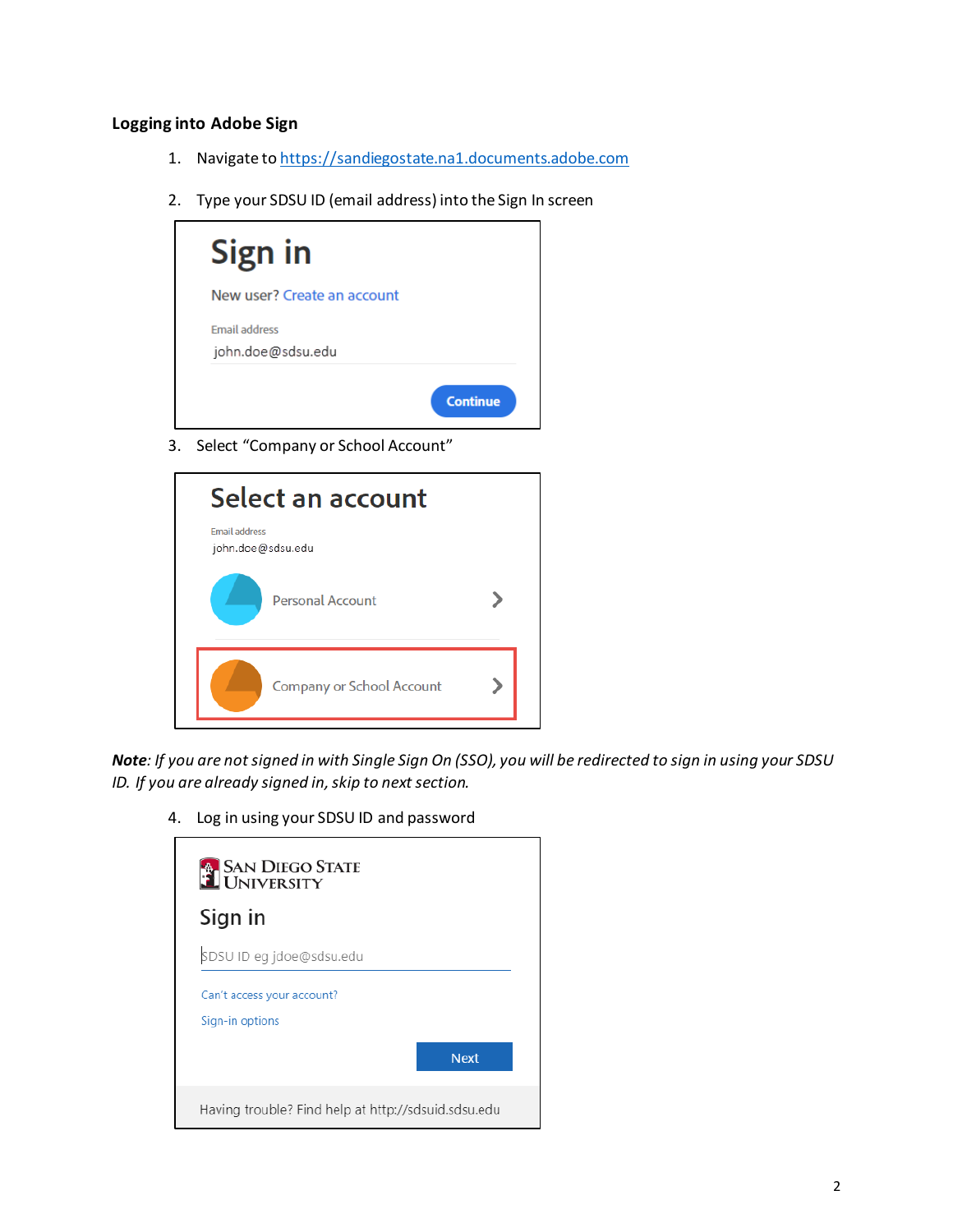## <span id="page-2-0"></span>**Initiating a Workflow**

- 1. Access Adobe Sign by navigating to <https://sandiegostate.na1.documents.adobe.com/account/home>
- 2. Click on **Start from library**.

| Welcome, John                                            |                                    |                                                                                                                                                             | <b>IN PROGRESS</b><br>0<br>o  | <b>WAITING FOR YOU</b>                  | <b>EVENTS AND ALERTS</b>                       |
|----------------------------------------------------------|------------------------------------|-------------------------------------------------------------------------------------------------------------------------------------------------------------|-------------------------------|-----------------------------------------|------------------------------------------------|
| __                                                       |                                    | Send a document for signature<br>Request signatures on a new agreement, or start from your library of templates and workflows.<br><b>Request signatures</b> | <b>Start from library</b>     |                                         |                                                |
| Do more with Adobe Sign<br>틦<br>Fill and sign a document | $\langle$ /><br>Publish a web form | Send in bulk with<br>Mega Sign                                                                                                                              | Create a reusable<br>template | ⋐<br>Manage and track all<br>agreements | $\overline{P_{\star}}$<br>Enhance your account |

#### 3. Click on **Workflows**

| <b>Start from library</b> |                                                                        |
|---------------------------|------------------------------------------------------------------------|
|                           | Search                                                                 |
| Library                   | 品 AP - T2 International (signers: Preparer, Traveler, Supervisor, TAD, |
| Recent                    | 品 JDP-5 SDSU/UCSD - Report of the Final Examination and Filing of      |
| <b>Templates</b>          | 땊<br>SDSU - iExpense Gas Card for University Owned Vehicles            |
| <b>Workflows</b>          | 땦<br>SDSU - Service Learning Agreement: Amendment                      |
|                           | <b>BIS - Oracle Account Access Form</b>                                |

## 4. Locate the JDP Workflows by scrolling or searching.

|                  | <b>JDP</b><br>×                      |
|------------------|--------------------------------------|
| Library          | <b>Name</b>                          |
| Recent           | <b>Account Workflows</b><br>田        |
| <b>Templates</b> | 品 JDP-5 SDSU/UCSD - Report of        |
| <b>Workflows</b> | http://www.php?sosu/UCSD - Report of |
|                  |                                      |

5. Select your desired form and click **Start**.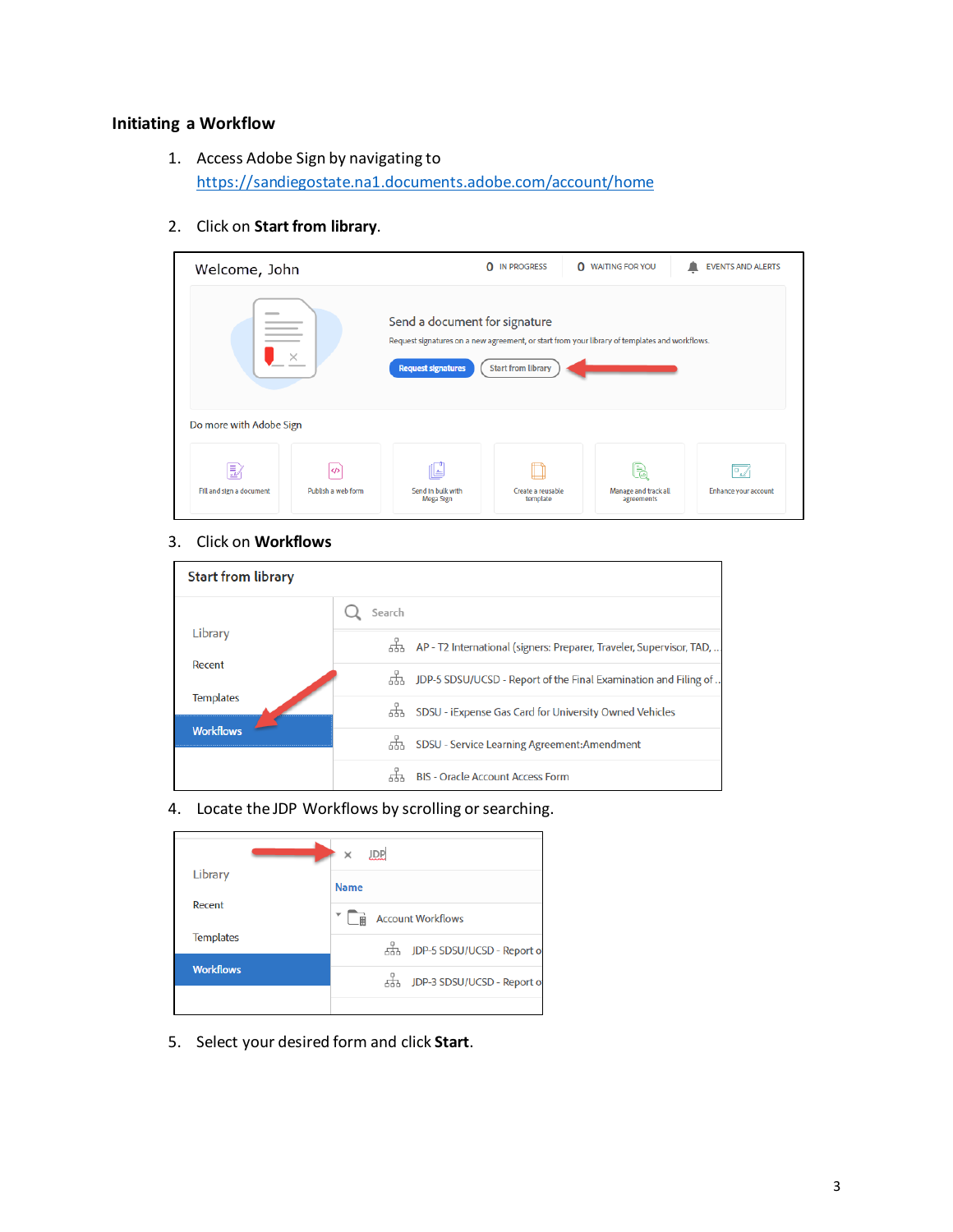6. Enter the email addresses for all relevant individuals.

This will vary based on the form, but may include the student, the thesis chair, thesis committee members, and the SDSU and UCSD program co-directors. SDSU Graduate Affairs and UCSD Graduate Division are pre-programmed, and cannot be changed. Use the cc field to add any additional individuals who should be notified.

| <b>Dissertation</b>                                                                                                         | JDP-5 SDSU/UCSD - Report of the Final Examination and Filing of the                                                                               |
|-----------------------------------------------------------------------------------------------------------------------------|---------------------------------------------------------------------------------------------------------------------------------------------------|
| How this workflow works?<br>Chair, Co-Chair (if applicable), all committee members, SDSU Co-Director, and UCSD Co-Director. | This workflow should be initiated by the Program Coordinator. Please complete the required fields and enter the email addresses for the Committee |
| <b>Recipients</b>                                                                                                           |                                                                                                                                                   |
| Program Coordinator *                                                                                                       |                                                                                                                                                   |
| C<br><b>Myself</b>                                                                                                          | $\mathsf{v}$ Email                                                                                                                                |
| Chair $*$                                                                                                                   |                                                                                                                                                   |
| professor@sdsu.edu<br>റ                                                                                                     | $\mathsf{\sim}$ Email                                                                                                                             |
| Co-Chair                                                                                                                    |                                                                                                                                                   |
| 67<br>Enter recipient email                                                                                                 | $\blacktriangleright$ Email                                                                                                                       |
| Member 1                                                                                                                    |                                                                                                                                                   |
| Enter recipient email<br>റ                                                                                                  | $\triangleright$ Email                                                                                                                            |

7. Ensure you have completed all relevant fields.

*Note: You will have the option to change the Document Name and Message that will be shown to document signers.* 

When ready, click **Send**.

| <b>JDP - Form 5 - SDSU/UCSD</b> |                                             |  |
|---------------------------------|---------------------------------------------|--|
| Message *                       |                                             |  |
|                                 | Please complete assigned sections and sign. |  |
|                                 |                                             |  |
| <b>Files</b>                    |                                             |  |
| Document *                      | $T \equiv$ JDP Form 5 - SDSU/UCSD           |  |
|                                 |                                             |  |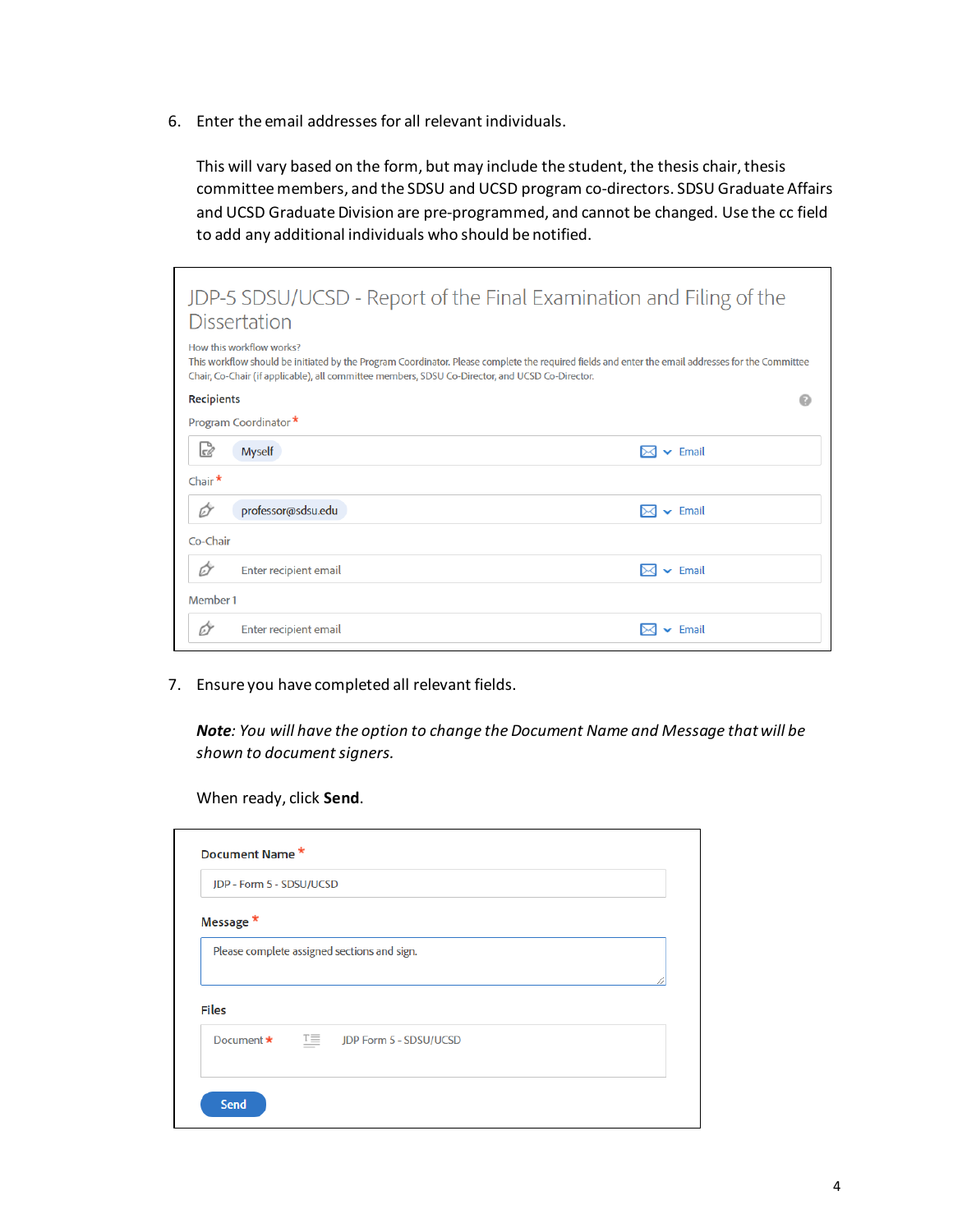8. Complete required fields on the form



9. Submit form. The form will now be routed to all relevant parties.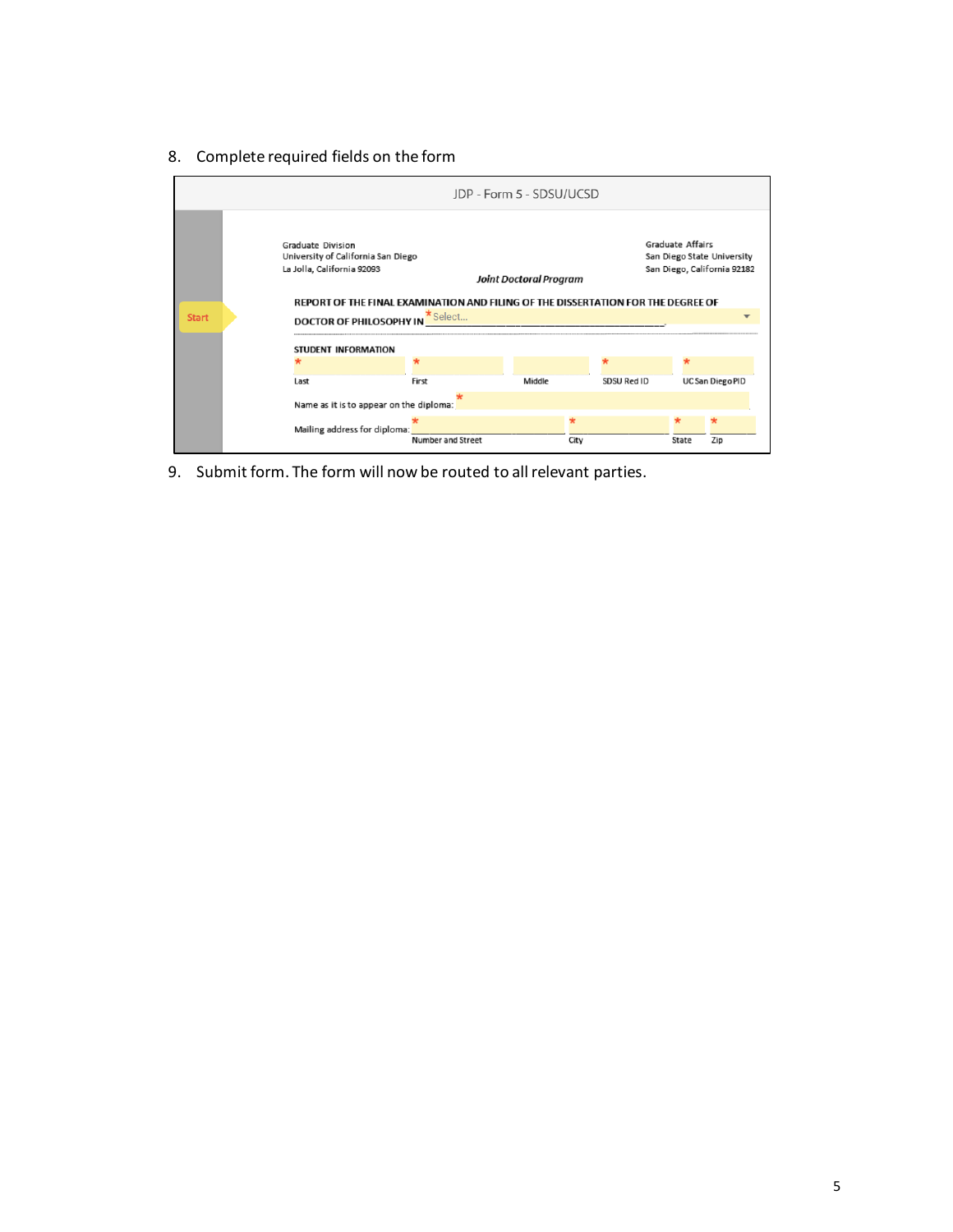### <span id="page-5-0"></span>**Managing Active Forms**

1. From the Home page, click on **# in Progress**in the top bar, or click **Manage and track all agreements**.

| Welcome, John                 |                          |                                                                                                                                                             | <b>IN PROGRESS</b><br>$\mathbf 0$ | <b>WAITING FOR YOU</b>             | <b>EVENTS AND ALERTS</b>   |
|-------------------------------|--------------------------|-------------------------------------------------------------------------------------------------------------------------------------------------------------|-----------------------------------|------------------------------------|----------------------------|
| ____                          |                          | Send a document for signature<br>Request signatures on a new agreement, or start from your library of templates and workflows.<br><b>Request signatures</b> | <b>Start from library</b>         |                                    |                            |
| Do more with Adobe Sign       |                          |                                                                                                                                                             |                                   |                                    |                            |
| Ð<br>Fill and sign a document | くり<br>Publish a web form | Send in bulk with<br>Mega Sign                                                                                                                              | Create a reusable<br>template     | Manage and track all<br>agreements | ÞZ<br>Enhance your account |

2. You can perform a variety of tasks, including: Send reminders, Cancel, Download PDF, Download an Audit Report, Hide the Agreement, and check the status of each required signature.

| <b>Graduate Division</b><br>University of California San Diego<br>La Jolla, California 92093<br>REPORT OF THE FINAL EXAMINATION AND FILING OF THE DISSERTATION FOR THE DEGREE OF<br>DOCTOR OF PHILOSOPHY IN Engineering Science: Mechanical & Aerospace Engineering (444021 / SE77) |                   | <b>Joint Doctoral Program</b> |             | <b>Graduate Affairs</b>            | San Diego State University<br>San Diego, California 92182 |    | <b>JDP - Form 5 - SDSU/UCSD</b><br>Created Apr 24, 2020 11:24 AM<br><b>Status: Out for Signature</b><br>Message: Please complete assigned<br>sections and sign. |
|-------------------------------------------------------------------------------------------------------------------------------------------------------------------------------------------------------------------------------------------------------------------------------------|-------------------|-------------------------------|-------------|------------------------------------|-----------------------------------------------------------|----|-----------------------------------------------------------------------------------------------------------------------------------------------------------------|
| <b>STUDENT INFORMATION</b>                                                                                                                                                                                                                                                          |                   |                               |             |                                    |                                                           |    | <b>Actions</b>                                                                                                                                                  |
| Test                                                                                                                                                                                                                                                                                | Student           |                               | 8001213213  |                                    | 321321321                                                 | 衍  | Remind                                                                                                                                                          |
| Last                                                                                                                                                                                                                                                                                | First             | Middle                        | SDSU Red ID |                                    | UC San Diego PID                                          | ශ  | Cancel                                                                                                                                                          |
| Name as it is to appear on the diploma: Test Student                                                                                                                                                                                                                                |                   |                               |             |                                    |                                                           | 'n | <b>Download PDF</b>                                                                                                                                             |
| Mailing address for diploma: 111 Main St                                                                                                                                                                                                                                            |                   |                               | San Diego   | CA                                 | 92020                                                     |    |                                                                                                                                                                 |
|                                                                                                                                                                                                                                                                                     | Number and Street | City                          |             | State                              | Zip                                                       | 昂  | <b>Download Audit Report</b>                                                                                                                                    |
| To: Dean, Graduate Division, UC San Diego / Dean, Graduate Affairs, SDSU                                                                                                                                                                                                            |                   |                               |             |                                    |                                                           | Ò  | <b>Hide Agreement</b>                                                                                                                                           |
| The members of the Doctoral Committee report on the candidate's final examination:                                                                                                                                                                                                  |                   |                               |             |                                    |                                                           |    | See 4 more                                                                                                                                                      |
| <b>Committee Member</b>                                                                                                                                                                                                                                                             |                   | Signature                     |             | <b>Approval for Degree</b><br>┌──1 | $\Box$                                                    |    | 7 Recipients (1 Completed)                                                                                                                                      |